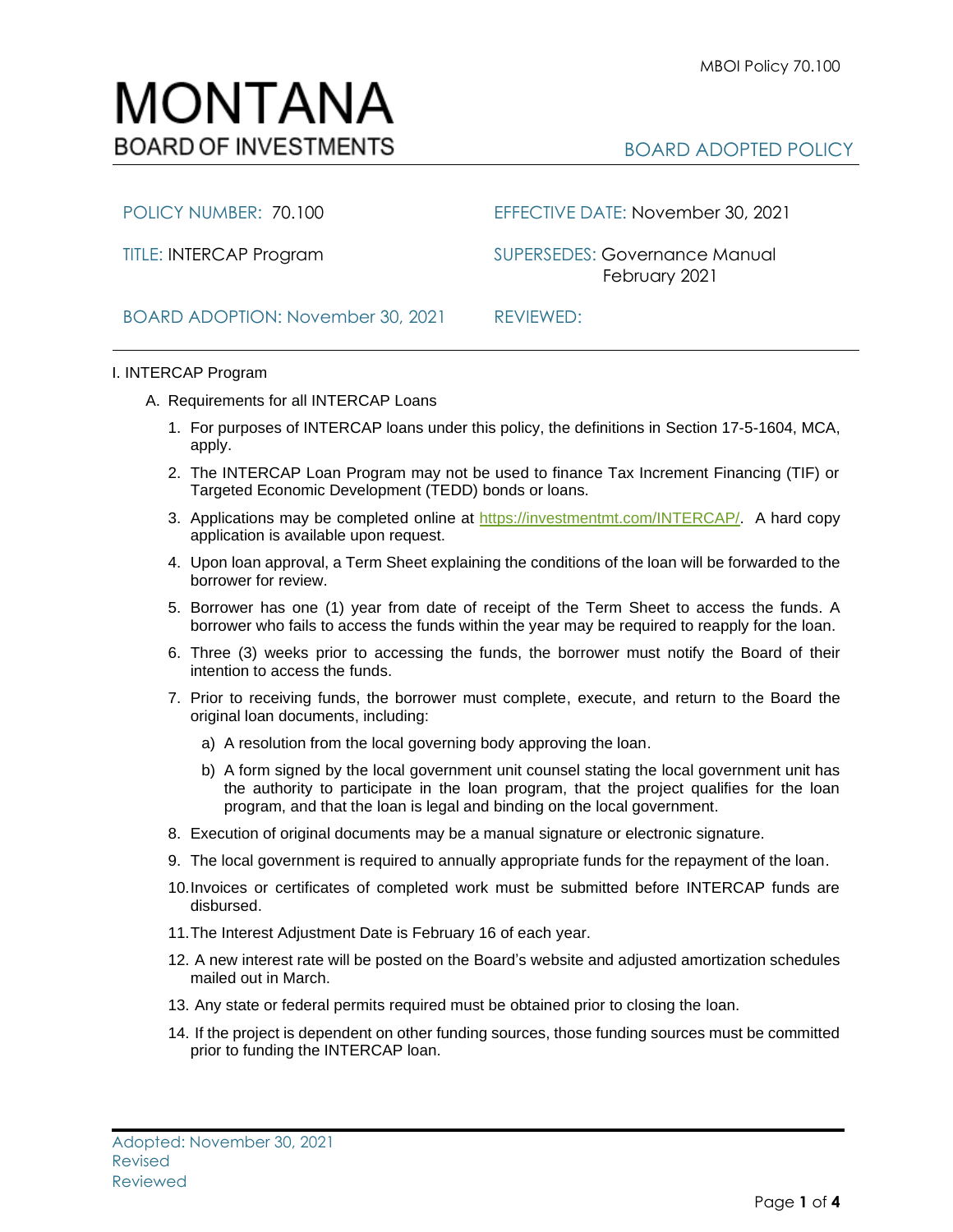- 15. Eligible government units must adhere to Montana law when financing capital projects.
	- a) Board staff will consider the maximum loan term authorized in statute, as well as the repayment ability of the eligible borrower, when reviewing loan requests.
	- b) Loan terms may not exceed fifteen (15) years or the useful life of the project being financed, whichever is less.
- 16. The maximum amount of the loan is limited to the Borrower's legal debt limit.
- 17. Loans previously approved by the Board may be increased in an amount up to ten percent (10%) of the original approved loan amount.
- B. Short-Term Loans Specific Criteria
	- 1. Short-term INTERCAP loans may be made to cover two types of needs:
		- a) Money to provide financing on an interim basis for projects funded from other sources.
		- b) Operating money to cover a temporary cash flow deficit.

Examples of eligible temporary project funding include, but are not limited to, interim financing in anticipation of state or federal grants and/or long-term loans. Specific written evidence of the commitment for funding of the grant or long-term loan is required prior to releasing funds the short-term loan.

- 2. Counties, cities, towns, and school districts are statutorily authorized to borrow for cash flow deficits to be repaid within the statutory time limit. Other types of local governments may borrow through their respective county.
- C. Enterprise Debt Loans Specific Criteria
	- 1. Enterprise funds are used to report the same functions presented as business-type activities in government-wide financial statements. Enterprise project financing pledges the revenues of the system to repay the loan for costs associated with water, wastewater, etc. projects.
	- 2. The Board must receive documentation of rates currently in effect and any proposed adjustments.
	- 3. Enterprise debt requires the borrower to:
		- a) Pledge of the revenues of the system.
		- b) Set and maintain rates and charges that will generate net revenues to cover debt service by a factor of one and a quarter (1.25).
		- c) Maintain a reserve account of one (1) year debt service or ten percent (10%) of the loan, whichever is less.
	- 4. In most cases the obligation is not required to be secured by the full faith and credit of the issuer and the obligation does not require voter approval.
	- 5. If the revenue pledge for repayment is on parity, or in equal position, with other outstanding debt, the Board will require Montana-licensed bond counsel to prepare the parity revenue bond documents and provide the opinion at the Borrower's expense.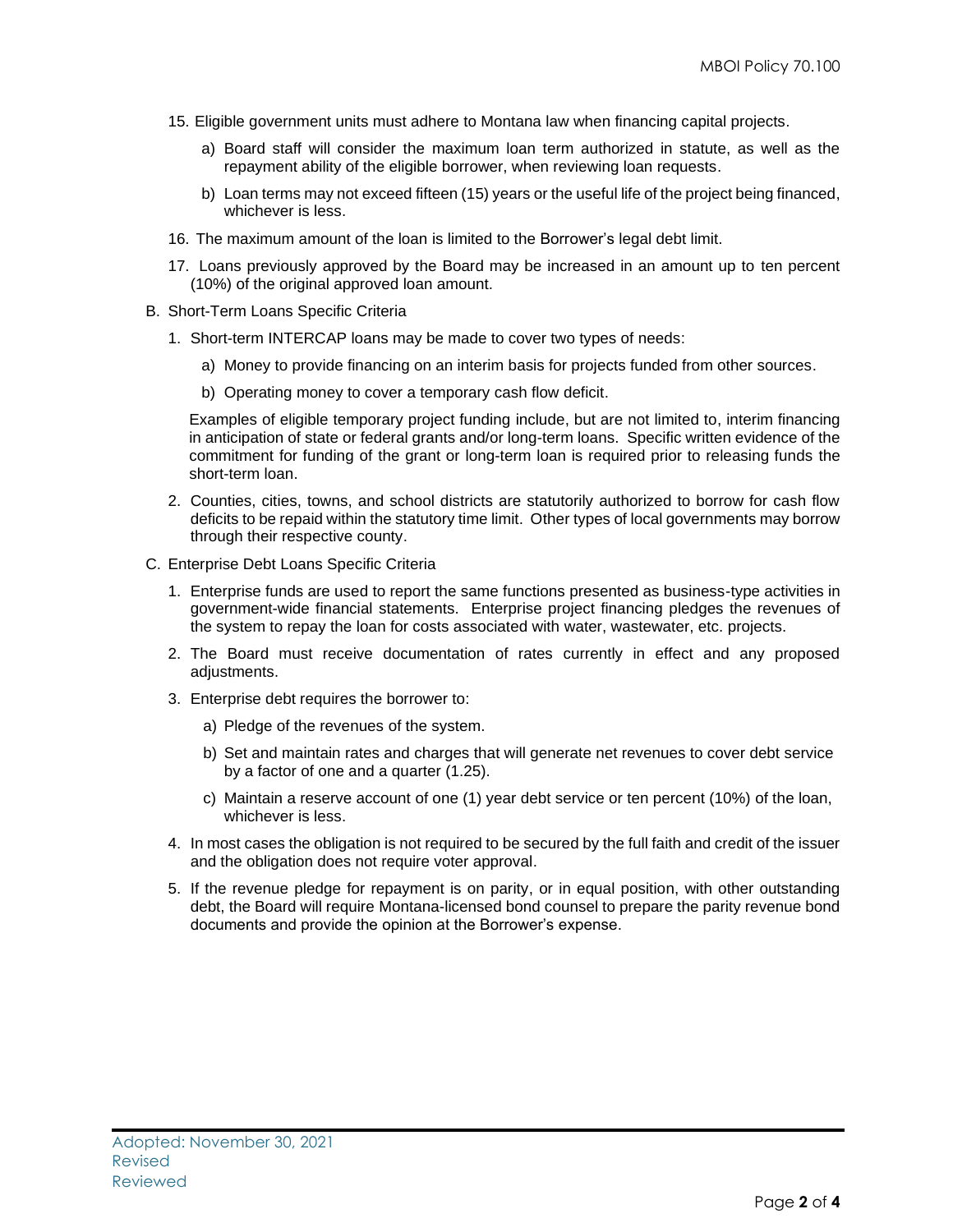- D. Preliminary Engineering Report (PER) Loans Specific Criteria
	- 1. Local governments may finance the costs to prepare the PER planning document required by many state and federal funding agencies for utility improvement loans.
	- 2. The engineer must be a registered professional licensed to practice in his or her area(s) of competence and expertise in the State of Montana and be obtained prior to the Board's commitment.
	- 3. The maximum PER loan term is six (6) years.
		- a) At the time of loan application review, Board staff will determine if the loan will be repayable interest-only for up to three (3) years with an optional three (3) year amortization of principal and interest thereafter or amortized principal and interest over the six (6) year term.
		- b) Rates and fees will be annually reviewed and increased as necessary to provide adequate repayment of debt.
	- 4. A written approval from a state or federal engineer stating the PER scope of work generally conforms to the requirements outlined in the Uniform Preliminary Engineering Report for Montana Public Facility Projects.
	- 5. Special or Rural Improvement Districts are not eligible for PER loans.
- E. Grant Writing Loans Specific Criteria
	- 1. Local governments may finance the costs to prepare grant applications.
	- 2. The maximum loan term is six (6) years.
	- 3. Board staff will determine at the time of loan application review if the loan will be repayable interest-only for up to three (3) years with an optional three (3) year amortization of principal and interest thereafter or amortized principal and interest over the six (6) year term.
	- 4. Rates and fees will be annually reviewed and increased as necessary to provide adequate repayment of debt.
- F. General Obligation Loans Specific Criteria
	- 1. Voter-approved general obligation debt has the backing by the full faith and credit of the issuer and obligates the issuer to levy a tax sufficient to repay the obligation.
		- a) The Board will require copies of the election process leading up to and the results of the election for review.
	- 2. Bond counsel is required to certify that all legal requirements for the loan have been met. The cost of bond counsel opinion is to be paid by the Borrower.
- G. Special or Rural Improvement District (SID/RID) Loan Specific Criteria
	- 1. SID/RID loans are payable from special assessments levied against real property in the district to finance improvements to projects such as street, road, curbing etc. The loans are not full faith and credit obligations of the city or county.
	- 2. All statutory requirements for establishing the SID/RID must be met prior to the loan and available for review as part of the loan process.
	- 3. City or county funds must secure the SID/RID with a pledge to levy for and maintain the revolving fund to the maximum amount permitted by law.
	- 4. All local government SID/RIDs and the balance in the revolving fund are subject to review as part of the loan process.
	- 5. Preliminary engineering loans will not be made to SIDs/RIDs.